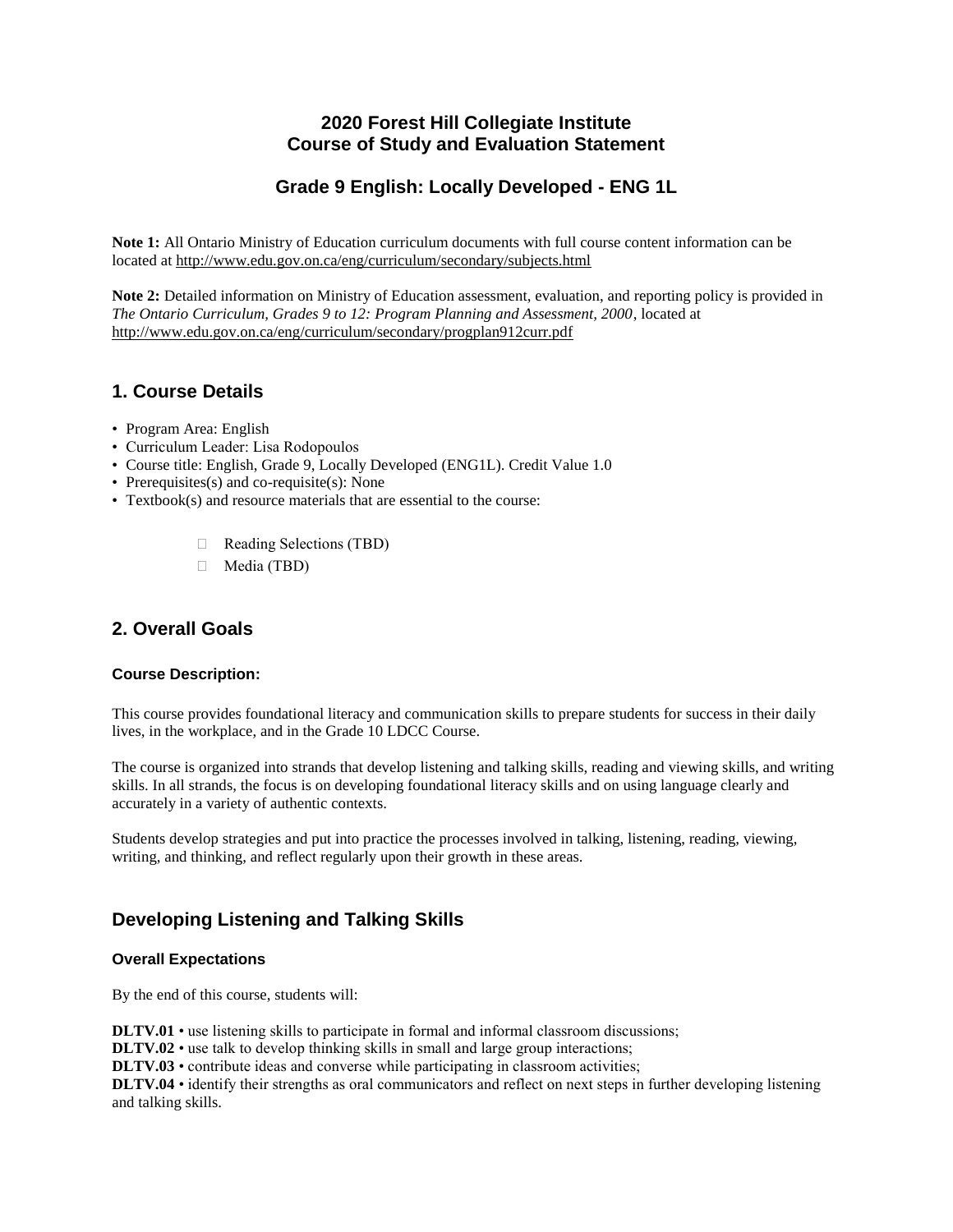# **Developing Reading and Viewing Skills**

## **Overall Expectations**

By the end of this course, students will:

**DRVV.01** • develop reading and viewing strategies to understand and make connections with texts that are part of school, workplace, and everyday life;

**DRVV.02** • read and recognize a variety of short, engaging, authentic, and relevant print and non-print text forms, both teacher- and student-selected;

**DRVV.03** • identify their strengths as independent readers and viewers and reflect on next steps in further developing their reading and viewing skills.

# **Developing Writing Skills**

## **Overall Expectations**

By the end of this course, students will:

**DWSV.01** • apply the writing process by generating and organizing ideas, writing a draft, revising, and editing to produce a variety of short written texts;

**DWSV.02** • convey information and ideas clearly in a variety of short written forms;

**DWSV.03** • identify their strengths as writers and reflect on next steps in further developing their writing skills.

## **Course content**:

Unit 1: Literacy Fundamentals: Reading, Speaking, Writing – Communicating and Responding Unit 2: Stories and Life (media and fiction/non-fiction) Unit 3: Making Connections: Consolidating Skills (presenting and reflecting) Unit 4: Culminating (30%)

### **Teaching Strategies**

Teachers use a variety of teaching strategies to maximize student learning. The following teaching strategies will be used in this course:

- *Direct Instruction* is teacher-directed. This strategy includes methods such as lecture, didactic questioning, explicit teaching, practice and drill, and demonstrations.
- *Indirect Instruction* is mainly student-centered. Indirect Instruction includes inquiry, induction, problem solving, decision making, and discovery.
- *Interactive Instruction* relies heavily on discussion and sharing among participants. Interactive instruction may include total class discussions, small group discussions or projects, or student pairs or triads working on assignments together.
- *Experiential Learning* is inductive, learner centered, and activity oriented. In Experiential Learning, students participate in an activity; critically look back on the activity to clarify learning and feelings; draw useful insights from such analysis; and/or put learning to work in new situations..
- *Independent Study* refers to the range of instructional methods, which are purposefully provided to foster the development of individual student initiative, self-reliance, and self-improvement. The focus is on planned independent study by students under the guidance or supervision of a classroom teacher.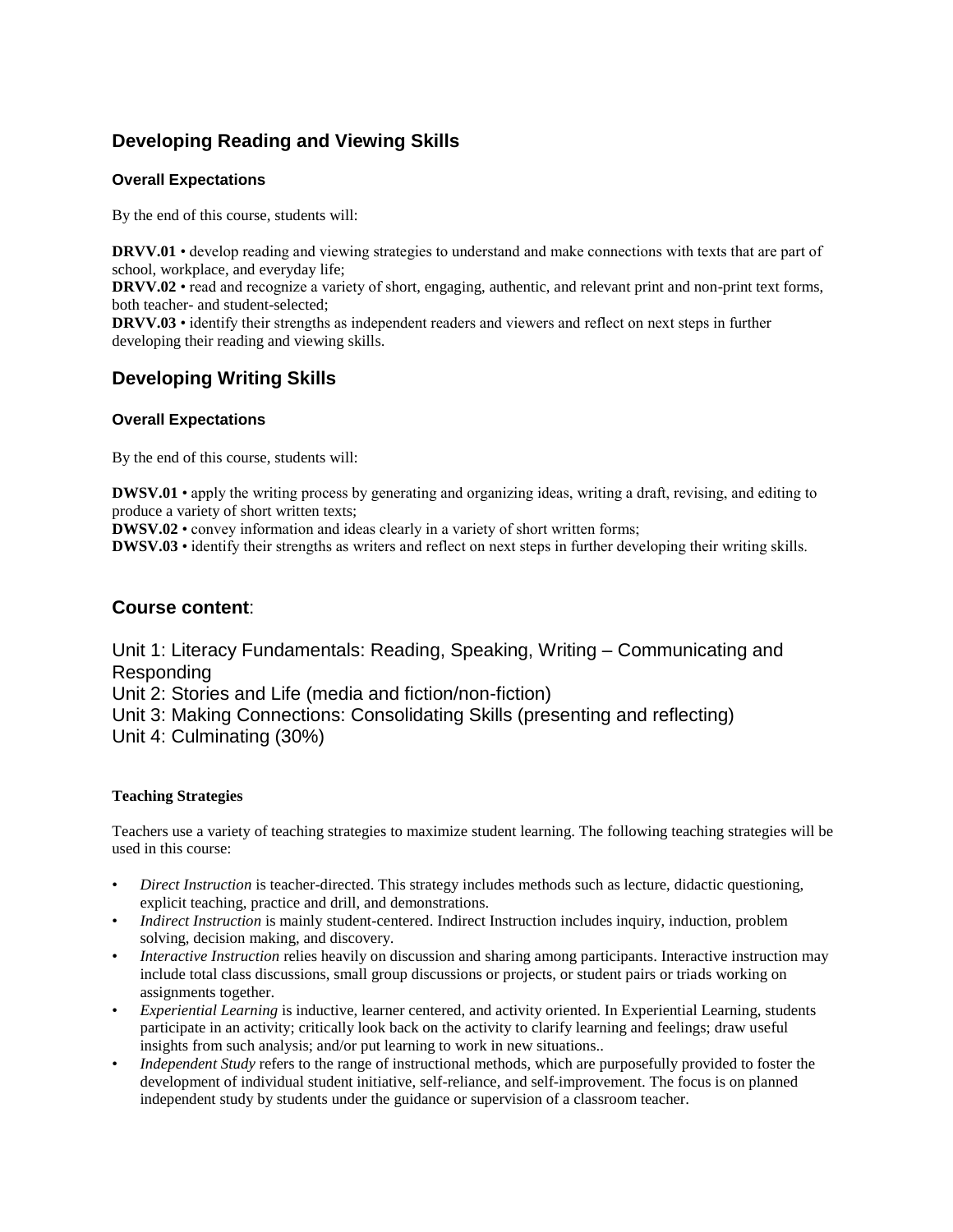#### **Assessment and Evaluation Strategies**

Assessment and Evaluation of Student Achievement:

The primary purpose of assessment and evaluation is to improve student learning. Assessment is the process of gathering information from assignments, demonstrations, projects, performances, and tests that accurately reflects how well a student is achieving the curriculum expectations in a course. As part of assessment, teachers provide students with feedback that guides their efforts towards improvement.

Evaluation refers to the process of judging the quality of student work on the basis of established criteria, and assigning a value to represent that quality. In Ontario secondary schools, the value assigned will be in the form of a percentage grade.

- In this course, the following evaluation strategies will be used:
	- ⮚ **Writing strategies include**: apply the writing process to convey information and ideas in a variety of different forms/formats
	- □ **Reading strategies include**: reading a variety of short, engaging, authentic, and relevant print and nonprint text forms , engage in conversation (reflection on reading skills and text features)
	- □ **Oral Communication strategies include**: listening for engagement in formal and informal classroom discussions, creating/ asking relevant questions, reflecting on and identifying listening and speaking skills, identifying text information and features.

#### **Learning Skills**

*Learning Skills* are skills and habits are essential to success in school and in the workplace. The Learning Skills evaluated are: Responsibility, Organization, Independent Work, Collaboration, Initiative and Self-regulation. Teachers report achievement on the six Learning Skills using letter symbols:  $E = Excellent$ ,  $G = Good$ ,  $S =$ Satisfactory,  $N =$  Needs Improvement.

Learning Skills clearly affect levels of achievement, but they are *not* part of the evaluation of achievement and are not included in the midterm mark or final course mark.

#### **Academic Honesty: Cheating and Plagiarism**

Students are expected to submit only their own original work on evaluations. Plagiarism is the submission of the ideas or writings of another as if they were one's own. Cases of academic dishonesty (cheating and/or plagiarism) will be dealt with on a case-by-case basis, but each case will involve an investigation, communication with the student and his/her parent/guardian, and a mark of zero for the plagiarized work. Whether the student has an opportunity to demonstrate his/her learning in another assignment will be at the discretion of the teacher and/or Principal.

#### **Achievement Chart**

The achievement chart provides a standard, province-wide method for teachers to use in assessing and evaluating their students' achievement. Students are evaluated according to the major categories or strands in each course. Ministry curriculum documents provide detailed description of student achievement levels.

|  |  |  |  |  |  |  |  | In this course, the following four strands will form the basis of reporting, according to the weightings shown: |  |
|--|--|--|--|--|--|--|--|-----------------------------------------------------------------------------------------------------------------|--|
|  |  |  |  |  |  |  |  |                                                                                                                 |  |

| <b>Oral Communication</b><br>Skills | Writing skills | Reading skills |
|-------------------------------------|----------------|----------------|
| 40%                                 | 30%            | 30%            |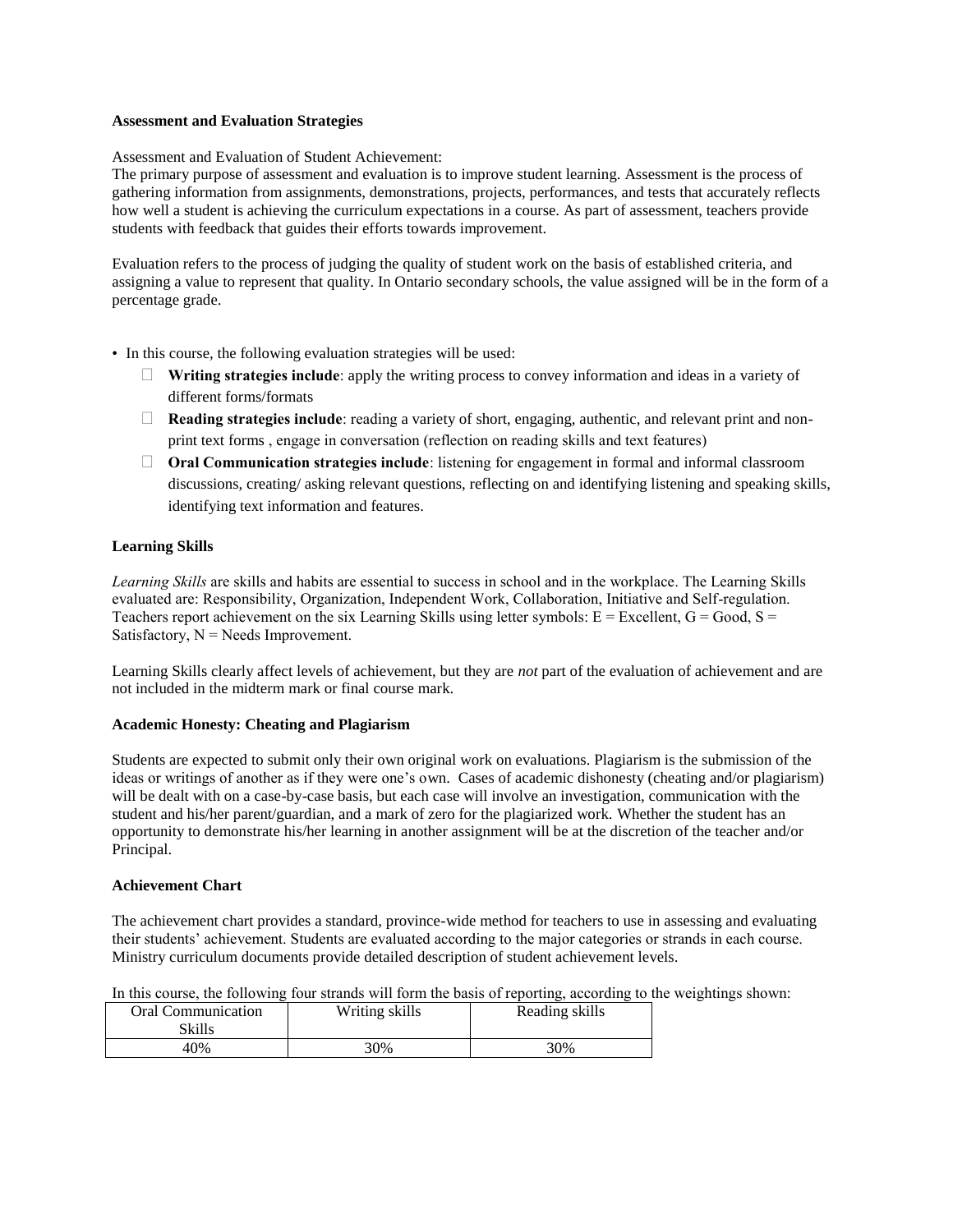#### **70% Mark on Course Work**

• Students need to demonstrate achievement of all the overall expectations of the course. 70% of the final mark in the course will be based on work done prior to the culminating activities. Evaluations that are late, missing, and/or incomplete will affect a student's 70% grade. See FHCI Evaluation Policy as printed in the Student Agenda Book for information about late, missed, and/or incomplete assignments.

#### **30% Grade Based on Course Culminating Activities**

- All students must take part in the culminating activities for each course at every grade and level of study. The steps to follow when a student is absent from one or more culminating activities are included in the FHCI evaluation policy as printed in the Student Agenda Book.
- Culminating activities that occur in class are held within the last three weeks of classes. Culminating activities that are formal examinations occur within the last nine days of the semester.

| <b>Approximate Date</b> | <b>Type of Culminating Activity</b>   | <b>Percentage of Final Grade</b> |  |  |
|-------------------------|---------------------------------------|----------------------------------|--|--|
| <b>TDB</b>              | <b>Culminating Tasks</b><br>- Reading | 30%                              |  |  |
|                         | - Writing                             |                                  |  |  |
|                         | - Speaking                            |                                  |  |  |

#### **\*\* Determining Marks for the Midterm Provincial Reports in November and April**

This grade will be based on the evaluations that have been conducted to the midterm point in the course. Some of the Overall Expectations, categories/strands, and units will not have been addressed by the midterm, and the students' grades will most likely change when the students' entire work is evaluated by the end of the course.

### **\*\* Determining the Mark for the Final Report Card**

The grade for the final report card will be the sum of the 70% Course term mark and the 30% Final culminating mark.

#### **Teacher-Specific Information:**

- Teachers are available for extra help upon request
- Parents can contact teachers in the English department through the main office at (416) 393-1860 ext 20090

**\*\***See program considerations below for specifics on course credit and mark generation guidelines

#### **N.B. Factors such as time, student needs, and unforeseen events can affect the delivery of a course. Therefore, this plan is subject to change.**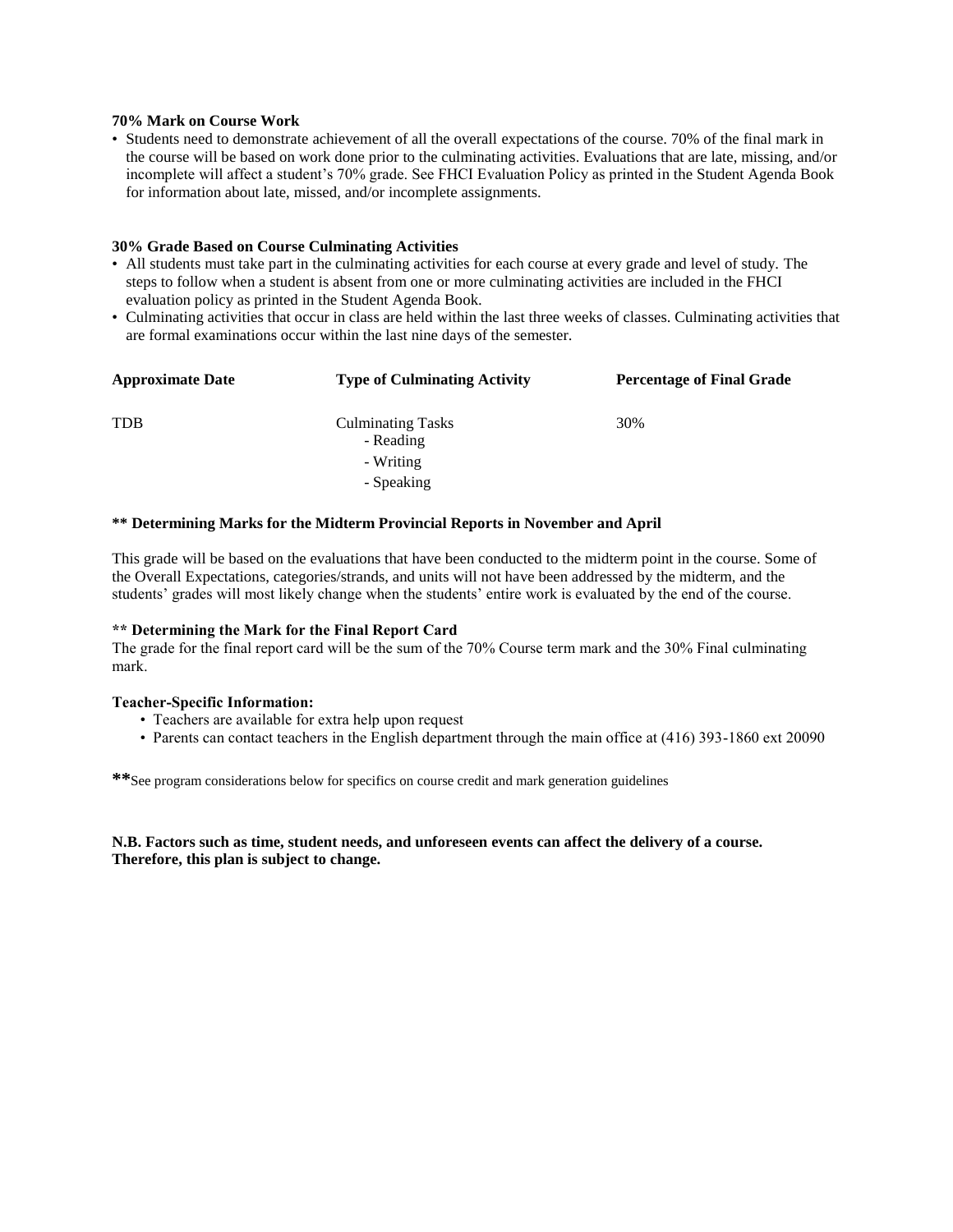## **Some Considerations for Program Planning in LDCC English Courses:**

Teachers who are planning a program for LDCC English must take into account considerations in a number of important areas. Essential information that pertains to all disciplines is provided in *The Ontario Curriculum, Grades 9 to 12: Program Planning and Assessment, 2000.* Information that pertains to the development of essential literacy skills is provided in *Think Literacy Success, Grades 7*–*12: The Report of the Expert Panel on Students at Risk in Ontario, 2003.* Information that pertains to the development of essential mathematical literacy skills is provided in *Leading Math Success* – *Mathematical Literacy, Grades 7*–*12: The Report of the Expert Panel on Student Success in Ontario, 2004.* All of these resources can be found on the ministry website at www.edu.gov.on.ca. Considerations relating to program planning in LDCC English are noted here.

## **Education for Exceptional Students**

In planning locally developed compulsory credit courses for exceptional students, teachers should begin by examining both the curriculum expectations for the course and the needs of the individual student to determine which of the following options is appropriate for the student:

- no accommodations\* or modifications; or
- accommodations only; or
- modified learning expectations, with the possibility of accommodations.

If the student requires either accommodations or modified expectations, or both, the relevant information, as described in the following paragraphs, must be recorded in his or her Individual Education Plan (IEP). For a detailed discussion of the ministry's requirement for IEPs, see *Individual Education Plans: Standards for Development, Program Planning, and Implementation,* 2000 *(*referred to hereafter as *IEP Standards,* 2000). More detailed information about planning courses for exceptional students can be found in Part E of *Special Education: A Guide for Educators,* 2001. Both documents are available at www.edu.gov.on.ca.

\* "Accommodations" refers to individualized teaching and assessment strategies, human supports, and/or individualized equipment.

#### **Students Requiring Accommodations Only**

With the aid of accommodations alone, some exceptional students are able to participate in the regular course curriculum and to demonstrate learning independently. (Accommodations do not alter the provincial curriculum expectations for the course.) The accommodations required to facilitate the student's learning must be identified in his or her IEP (see *IEP Standards*, 2000, page 11). A student's IEP is likely to reflect the same accommodations for many, or all, courses.

There are three types of accommodations. *Instructional accommodations* are changes in teaching strategies, including styles of presentation, methods of organization, or use of technology and multimedia. *Environmental accommodations* are changes that the student may require in the classroom and/or school environment, such as preferential seating or special lighting. *Assessment accommodations* are changes in assessment procedures that enable the student to demonstrate his or her learning, such as allowing additional time to complete tests or assignments or permitting oral responses to test questions (see page 14 of *IEP Standards*, 2000, for more examples).

If a student requires "accommodations only" in the locally developed compulsory credit course, assessment and evaluation of his or her achievement will be based on the appropriate course curriculum expectations and the achievement levels outlined in this document.

#### **Students Requiring Modified Expectations**

Some exceptional students will require modified expectations, which differ from the regular LDCC course expectations. For most secondary school courses, modified expectations will be based on the regular curriculum expectations for the course but will reflect changes to the number and/or complexity of the expectations.